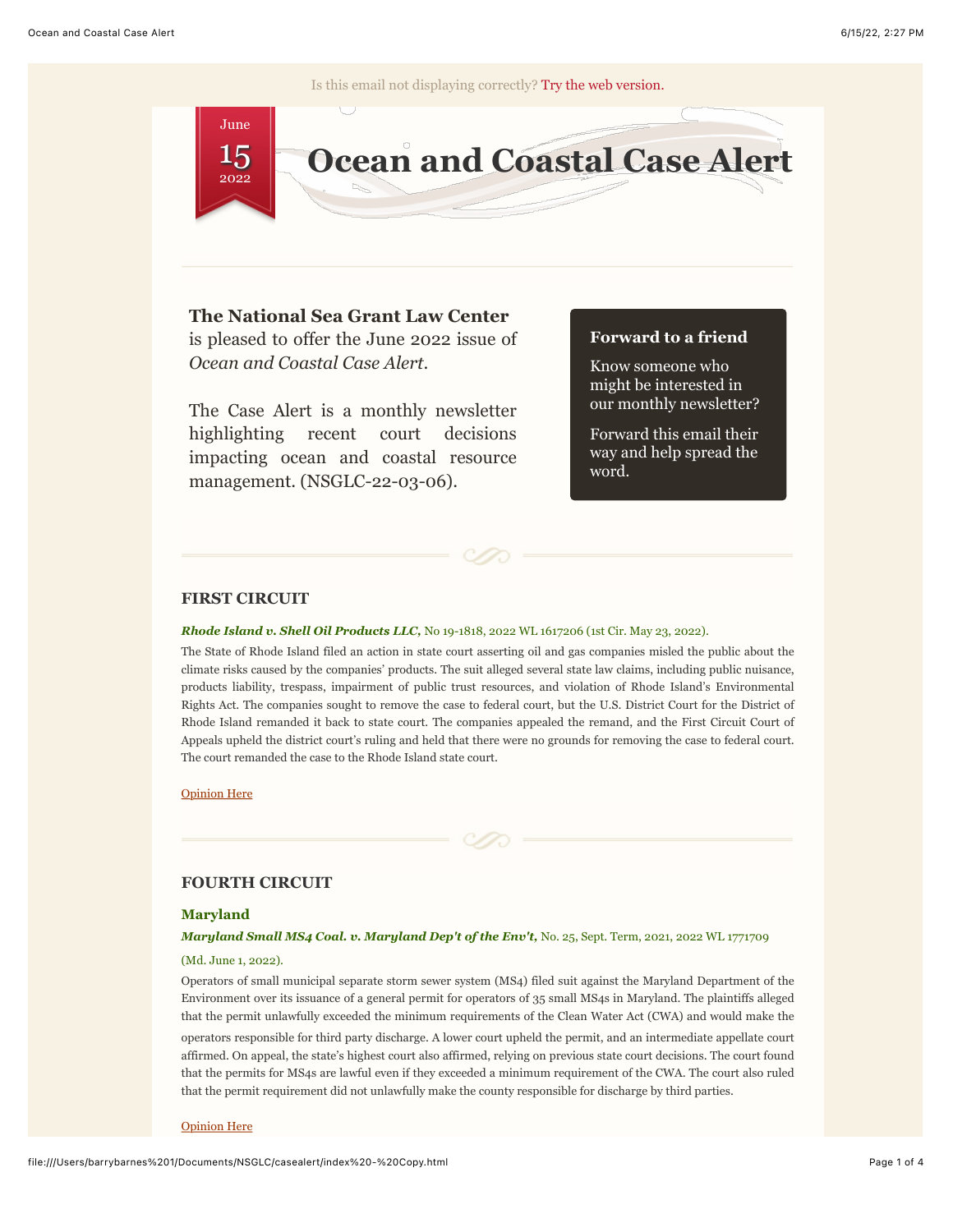## **FIFTH CIRCUIT**

### **Texas**

#### *Sheffield v. Bush,* No. 3:21-cv-122 2022 WL 1638205 (S.D. Tex. May 23, 2022).

After a series of tropical storms destroyed the natural vegetation line in the Village of Surfside Beach, the Texas General Land Office issued an order temporarily establishing that the landward boundary of the public beach extends 200 feet inland from the mean low tide line. Beachfront property owners Charles Sheffield and Pedestrian Beach, LLC filed a lawsuit claiming that the order amounted to an unconstitutional taking, an unreasonable seizure, and a violation of due process. The court denied in part and granted in part the state's motion to dismiss. The court held that the homeowners had demonstrated sufficient facts to allege the takings claim and a Fourth Amendment seizure claim, since the language of the order clearly deprived them of their right to exclude people from their property. Additionally, the court denied the motion to dismiss the procedural due process claim because the order did not provide any notice or a hearing prior to their property being taken. The court granted the motion to dismiss the substantive due process claim since the homeowners did not establish that the law was not supported by a legitimate policy. Finally, the court denied the motion for a preliminary injunction on the grounds that the homeowners had failed to meet the burden of demonstrating irreparable harm.

[Opinion Here](http://nsglc.olemiss.edu/casealert/june-2022/sheffield.pdf)

# **SEVENTH CIRCUIT**

#### *Pavlock v. Holcomb,* No. 21-1599 2022 WL 1654038 (7th Cir. May 25, 2022).

Two property owners filed a lawsuit against Indiana Governor Eric Holcomb, the Attorney General, and the directors of the Department of Natural Resource and the State Land Office following the Indiana Supreme Court's ruling in Gunderson v. State and the subsequent passage of House Enrolled Act (HEA) 1385 codifying the ruling. The plaintiffs claimed that the Gunderson ruling and the subsequent passage of HEA 1385 amounted to an unconstitutional taking of their property by declaring that they did not have exclusive possession of the land below the ordinary highwater mark of Lake Michigan. The Seventh Circuit Court of Appeals ruled that the plaintiffs lacked standing to bring the lawsuit since they had failed to establish causation and redressability.

#### [Opinion Here](http://nsglc.olemiss.edu/casealert/june-2022/pavlock.pdf)

## **NINTH CIRCUIT**

#### *Environmental Defense Center v. Bureau of Ocean Energy Management,* No. 19-55526, 2022 WL

### 1816515 (9th Cir. June 3, 2022).

After being sued by several environmental groups, the Bureau of Ocean Energy Management (BOEM) conducted an

environmental review of the authorization of unconventional oil drilling methods in the Pacific Outer Continental Shelf. The agencies who prepared the environmental assessment issued a finding of no significant impact and the environmental groups sued again on the grounds that the review was inadequate and violated the National Environmental Policy Act (NEPA), the Endangered Species Act (ESA), and the Coastal Zone Management Act (CZMA). The Seventh Circuit Court of Appeals ruled that the agencies had violated NEPA by relying on incorrect assumptions about the frequency of well stimulation treatments, failing to consider the full range of alternatives, and not preparing a full environmental impact statement. The court then held that the agencies had violated the ESA by not engaging in the consultation process to determine if a species would be adversely affected. The court also held that the agencies had violated the CZMA by not preparing a review of the impacts their actions would have on the California coastal zone.

#### [Opinion Here](http://nsglc.olemiss.edu/casealert/june-2022/env-defense-center.pdf)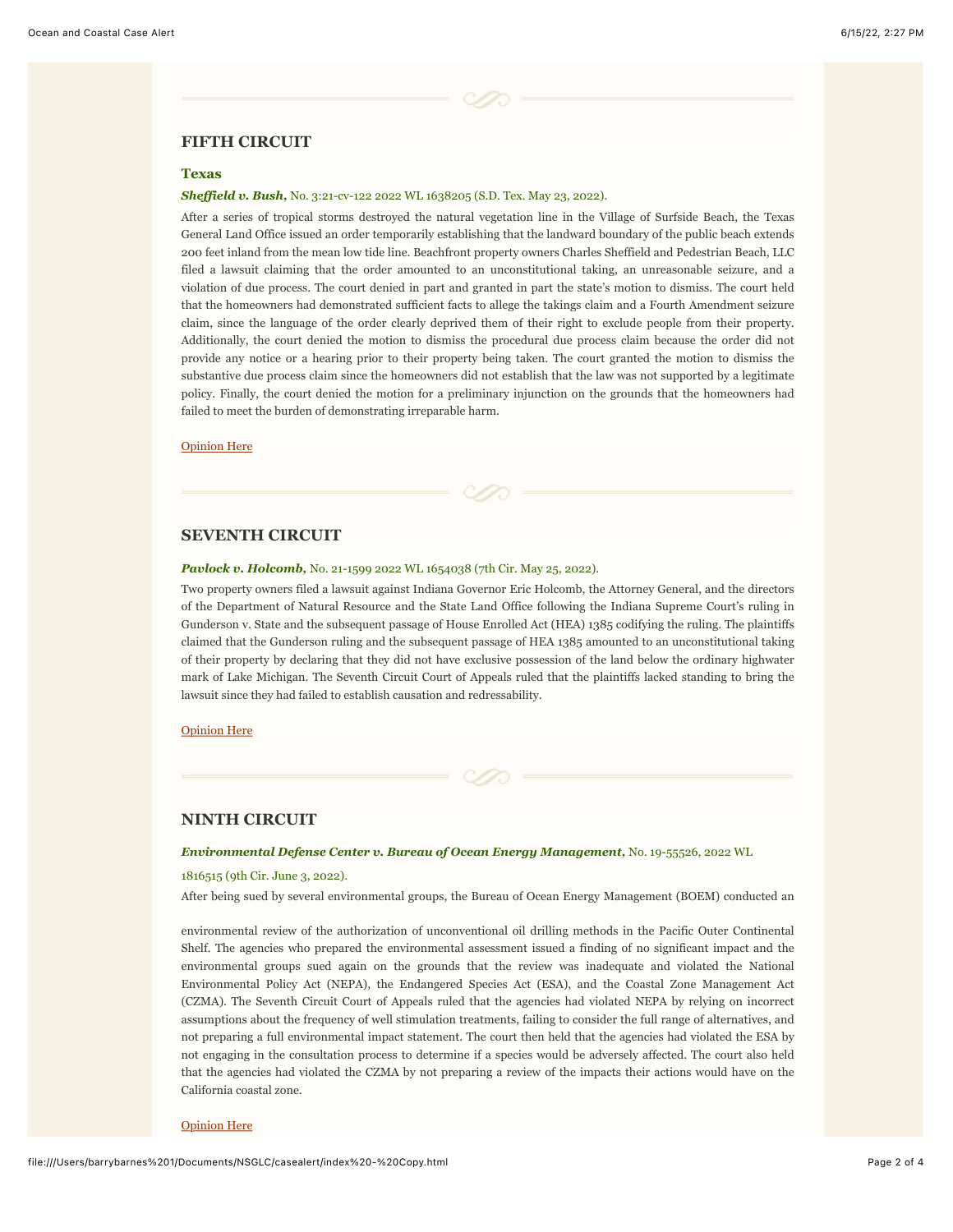#### **Alaska**

### *United States v. Alaska,* No. 1:22-cv-00054-SLG 2022 WL 1746844 (D. Alaska May 31, 2022).

The United States brought suit against the State of Alaska after it issued an emergency order opening the Kuskokwim River within the Yukon Delta National Refuge to gillnet fishing by all Alaskans. The federal government claimed that this resulted in a violation of a federal order issued to give effect to the Alaska National Interest Lands Conservation Act's rural subsistence priority provisions. The United States sought a temporary restraining order to prevent the Alaskan government from implementing the emergency order. The court denied the motion, ruling that there was insufficient evidence to demonstrate that the non-federally qualified users would contribute to a decline in the Kuskokwim River salmon populations if a temporary restraining order were not issued prior to the court ruling on the motion of a preliminary injunction.

## [Opinion Here](http://nsglc.olemiss.edu/casealert/june-2022/us-v-alaska.pdf)

## **California**

## *Almond Alliance of California v. Fish and Game Commission,* No. C093542, 2022 WL 1742458 (Cal. Ct.

### App. May 31, 2022).

In 2018, several public interest groups petitioned the California Fish and Game Commission (CFGC) to list four species of bumble bees as endangered. The Commission listed the species under the California Endangered Species Act (CESA). The following year, the Almond Alliance of California filed suit alleging that the Commission exceeded its legal authority because CESA only covers species of "bird, mammal, fish, amphibian, reptile or plant." However, CFGC's definition of "fish" includes "wild fish, mollusk, crustacean, invertebrate, or amphibian." The trial court ruled that the word invertebrates contained in the definition of fish in the CESA was limited to marine invertebrates. On appeal, the court looked to the legislative history and the express language in the Act regarding other invertebrates being listed. The court ruled that "fish" was a term of art and was not limited to only aquatic species.

[Opinion Here](http://nsglc.olemiss.edu/casealert/june-2022/almond-alliance.pdf)

# **D.C. CIRCUIT**

#### *City of Salisbury v. Federal Energy Regulatory Commission,* No. 20-1238, 2022 WL 2080343 (D.C. Cir.

#### June 10, 2022).

The City of Salisbury, North Carolina operates a pump station for their drinking water 20 miles upstream of the High Rock Dam on the Yadkin River. During the relicensing process for the dam, the city brought concerns to the Federal Energy Regulatory Commission (FERC) about potential damage to the pump station during floods. FERC declined the city's request to require a new pump station and instead proposed a flood protection plan, which it ultimately did not require. The State of North Carolina subsequently required a flood protection plan as part of its water quality

certification. The city brought suit after a dispute about the scope of the requirement and the approval of a proposed plan. The court adopted FERC's interpretation of the terms and ruled that the dam operator needed to develop a flood protection plan that considered feasible alternatives for improved access and ensured that the station can continue to operate during a flood. Additionally, the court ruled that FERC's approval of the proposed plan was not arbitrary.

#### [Opinion Here](http://nsglc.olemiss.edu/casealert/june-2022/salisbury-v-ferc.pdf)

### *Oceana, Inc. v. Raimondo,* No. 21-5120, 2022 WL 2028199 (D.C. Cir. June 7, 2022).

Oceana Inc., an environmental nonprofit, filed suit against the National Marine Fisheries Service (NMFS) claiming that it violated the Magnuson-Stevens Fishery Conservation and Management Act by failing to provide sufficient protection for the dusky shark. Oceana claimed that NMFS failed to actually reduce dusky shark bycatch, hold fisheries accountable for bycatch, and establish that there was a reasonable likelihood that current measures in place would reduce dusky shark bycatch to a degree sufficient to rebuild the population. The court rejected the claim on the grounds that the zero-catch limit, the training protocol for bycatch, and the circle hooks requirement were sufficient efforts to reduce bycatch and hold fishermen accountable to the zero-catch limit. The court also ruled that NMFS had sufficient information to conclude that the training and certification measures put in place would reduce bycatch of the dusky shark. The D.C. Circuit affirmed the trial court's ruling in favor of NMFS.